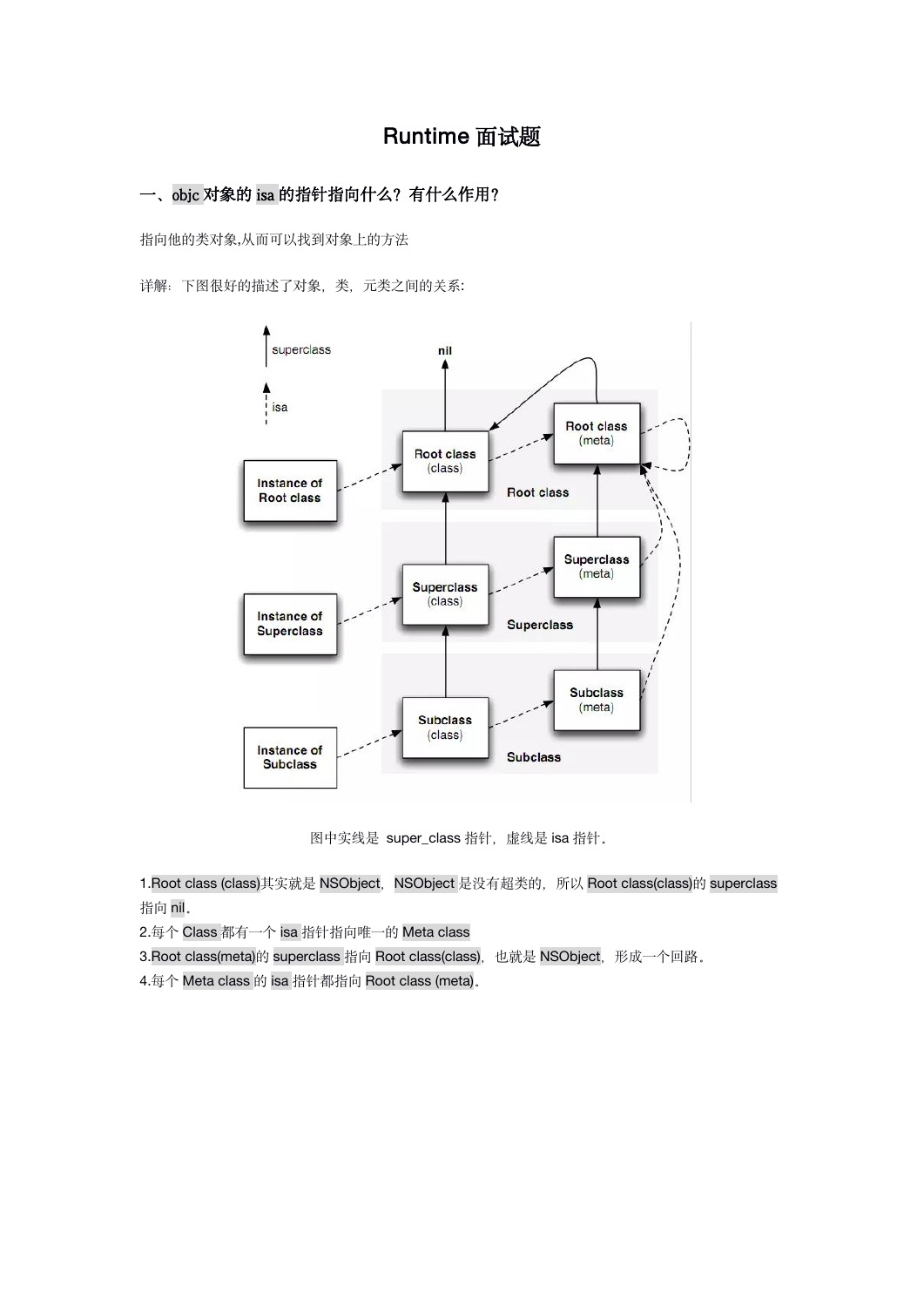# 二、一个 NSObject 对象占用多少内存空间?

受限于内存分配的机制,一个 NSObject 对象都会分配 16byte 的内存空间。

但是实际上在 64 位 下,只使用了 8byte; 在 32 位下, 只使用了 4byte

一个 NSObject 实例对象成员变量所占的大小, 实际上是 8 字节

#import <Objc/Runtime> Class\_getInstanceSize([NSObject Class])

本质是

```
size_t class_getInstanceSize(Class cls)
```
获取 Obj-C 指针所指向的内存的大小, 实际上是 16 字节

对象在分配内存空间时,会进行内存对齐,所以在 iOS 中,分配内存空间都是 16 字节 的倍数。

可以通过以下网址 : openSource.apple.com/tarballs 来查看源代码。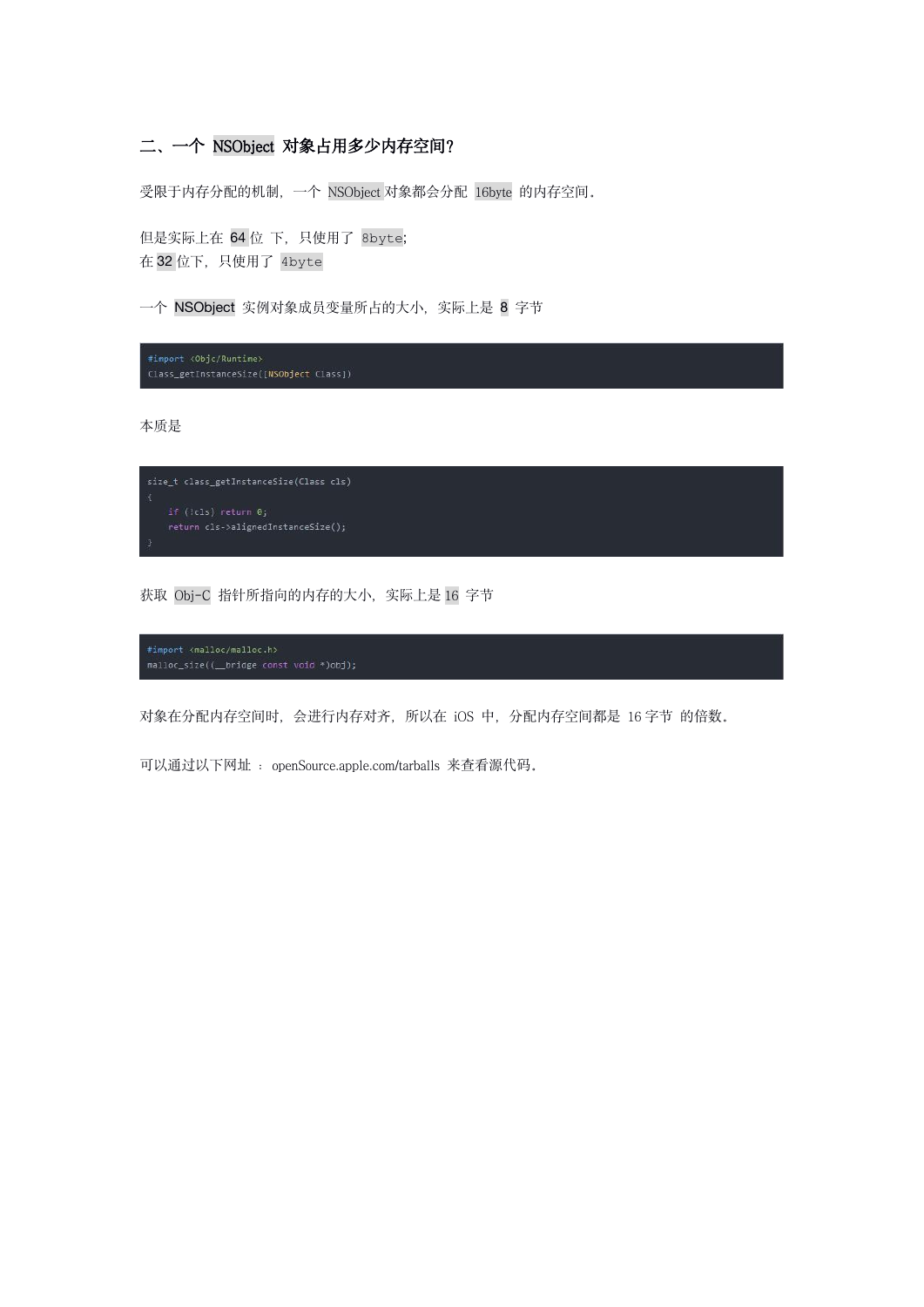# 三、说一下对 class\_rw\_t 的理解?

rw 代表可读可写。

ObjC 类中的属性、方法还有遵循的协议等信息都保存在 class\_rw\_t 中:



### 四、说一下对 class\_ro\_t 的理解?

存储了当前类在编译期就已经确定的属性、方法以及遵循的协议。

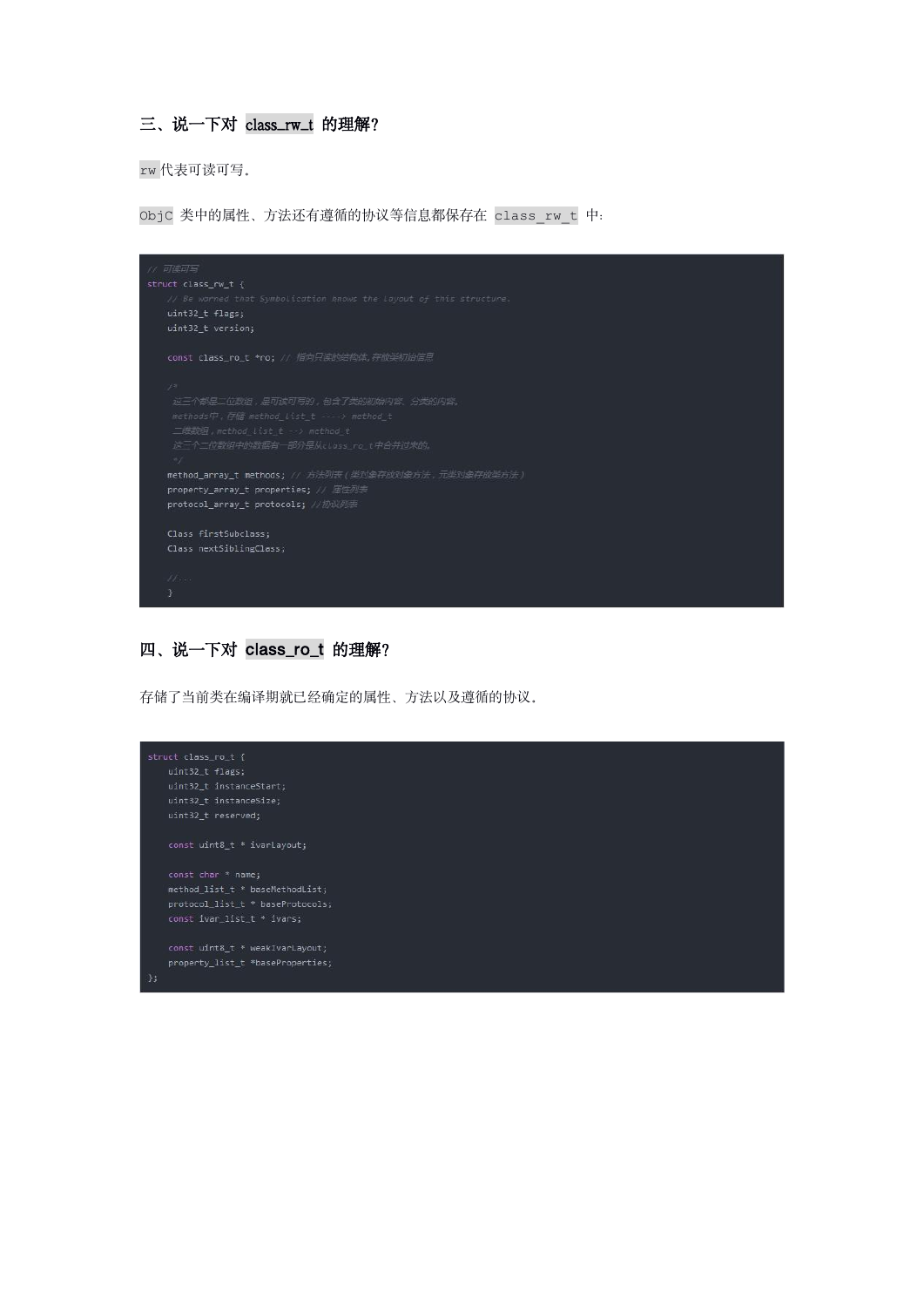# 五、说一下对 isa 指针的理解

### 说一下对 isa 指针的理解, 对象的 isa 指针指向哪里? isa 指针有哪两种类型?

isa 等价于 is kind of

- 实例对象 isa 指向类对象
- 类对象指 isa 向元类对象
- 元类对象的 isa 指向元类的基类

isa 有两种类型

- 纯指针,指向内存地址
- NON POINTER ISA, 除了内存地址, 还存有一些其他信息

#### isa 源码分析

在 Runtime 源码查看 isa\_t 是共用体。简化结构如下:

|                                                   | union isa t                                   |                                                                                         |  |  |
|---------------------------------------------------|-----------------------------------------------|-----------------------------------------------------------------------------------------|--|--|
| $\left\{ \right.$                                 |                                               |                                                                                         |  |  |
|                                                   | Class cls;                                    |                                                                                         |  |  |
|                                                   | uintptr t bits;                               |                                                                                         |  |  |
|                                                   | # if __ arm64 __ // arm64架构                   |                                                                                         |  |  |
| #                                                 |                                               | define ISA MASK     0x0000000ffffffff8ULL //用来取出33位内存地址使用(&)操作                          |  |  |
| #                                                 | define ISA_MAGIC_MASK 0x000003f0000000001ULL  |                                                                                         |  |  |
| #                                                 | define ISA_MAGIC_VALUE 0x000001a000000001ULL  |                                                                                         |  |  |
|                                                   | struct f                                      |                                                                                         |  |  |
|                                                   |                                               | uintptr_t nonpointer : 1; //0:代表普遍指针, 1:表示优化过的, 可以存储更多信息,                               |  |  |
|                                                   | uintptr_t has_assoc                           | : 1; //是否设置过关联对象, 如果没设置过, 释放会更快                                                         |  |  |
|                                                   | uintptr_t has_cxx_dtor                        | : 1; //是否有C++的析构函数                                                                      |  |  |
|                                                   | uintptr_t shiftcls                            | : 33; // MACH_VM_MAX_ADDRESS 0x1000000000 内存地址值                                         |  |  |
|                                                   |                                               | uintptr_t magic : 6; //用于在调试时分辨对象是否未完成初始化                                               |  |  |
|                                                   | uintptr_t weakly_referenced : 1; //是否有被弱引用指向过 |                                                                                         |  |  |
|                                                   | uintptr_t deallocating : 1; //是否正在释放          |                                                                                         |  |  |
|                                                   |                                               | uintptr_t has_sidetable_rc : 1; //引用计数器是否过大无法存储在ISA中, 如果为I, 那么引用计数会存储在一个叫做SideTable的类的。 |  |  |
|                                                   |                                               | uintptr_t extra_rc : 19; //里面存储的值是引用计数器减1                                               |  |  |
| ÷.                                                | define RC_ONE (1ULL<<45)                      |                                                                                         |  |  |
| $\#$                                              | define RC_HALF (1ULL<<18)                     |                                                                                         |  |  |
|                                                   | $\mathcal{H}$                                 |                                                                                         |  |  |
|                                                   |                                               |                                                                                         |  |  |
|                                                   | # elif _x86_64_ // arm86架构,模拟器是arm86          |                                                                                         |  |  |
| Ħ.                                                |                                               |                                                                                         |  |  |
| define ISA_MAGIC_MASK 0x001f800000000001ULL<br>#  |                                               |                                                                                         |  |  |
| define ISA_MAGIC_VALUE 0x001d800000000001ULL<br># |                                               |                                                                                         |  |  |
|                                                   | struct f                                      |                                                                                         |  |  |
|                                                   | uintptr_t nonpointer                          | 111                                                                                     |  |  |
|                                                   | uintptr_t has_assoc                           | $\therefore$ 1;                                                                         |  |  |
|                                                   | uintptr_t has_cxx_dtor                        | $\therefore$ 1;                                                                         |  |  |
|                                                   | uintptr_t shiftcls _____                      | : 44; // MACH_VM_MAX_ADDRESS 0x7fffffe00000                                             |  |  |
|                                                   | uintptr_t magic                               | : 6:                                                                                    |  |  |
|                                                   | uintptr_t weakly_referenced : 1;              |                                                                                         |  |  |
|                                                   | $uintptr_t$ deallocating : 1;                 |                                                                                         |  |  |
|                                                   | uintptr_t has_sidetable_rc : 1;               |                                                                                         |  |  |
|                                                   | uintptr_t_extra_rc = 1 8;                     |                                                                                         |  |  |
| $\#$                                              | define RC_ONE (1ULL<<56)                      |                                                                                         |  |  |
| $\pm$                                             | define RC_HALF (1ULL<<7)                      |                                                                                         |  |  |
|                                                   | $\mathcal{Y}$                                 |                                                                                         |  |  |
|                                                   |                                               |                                                                                         |  |  |
| # else                                            |                                               |                                                                                         |  |  |
| # error unknown architecture for packed isa       |                                               |                                                                                         |  |  |
| # endif                                           |                                               |                                                                                         |  |  |
|                                                   |                                               |                                                                                         |  |  |
| $\leftarrow$                                      |                                               | $\mathbb F$<br>m                                                                        |  |  |
|                                                   |                                               |                                                                                         |  |  |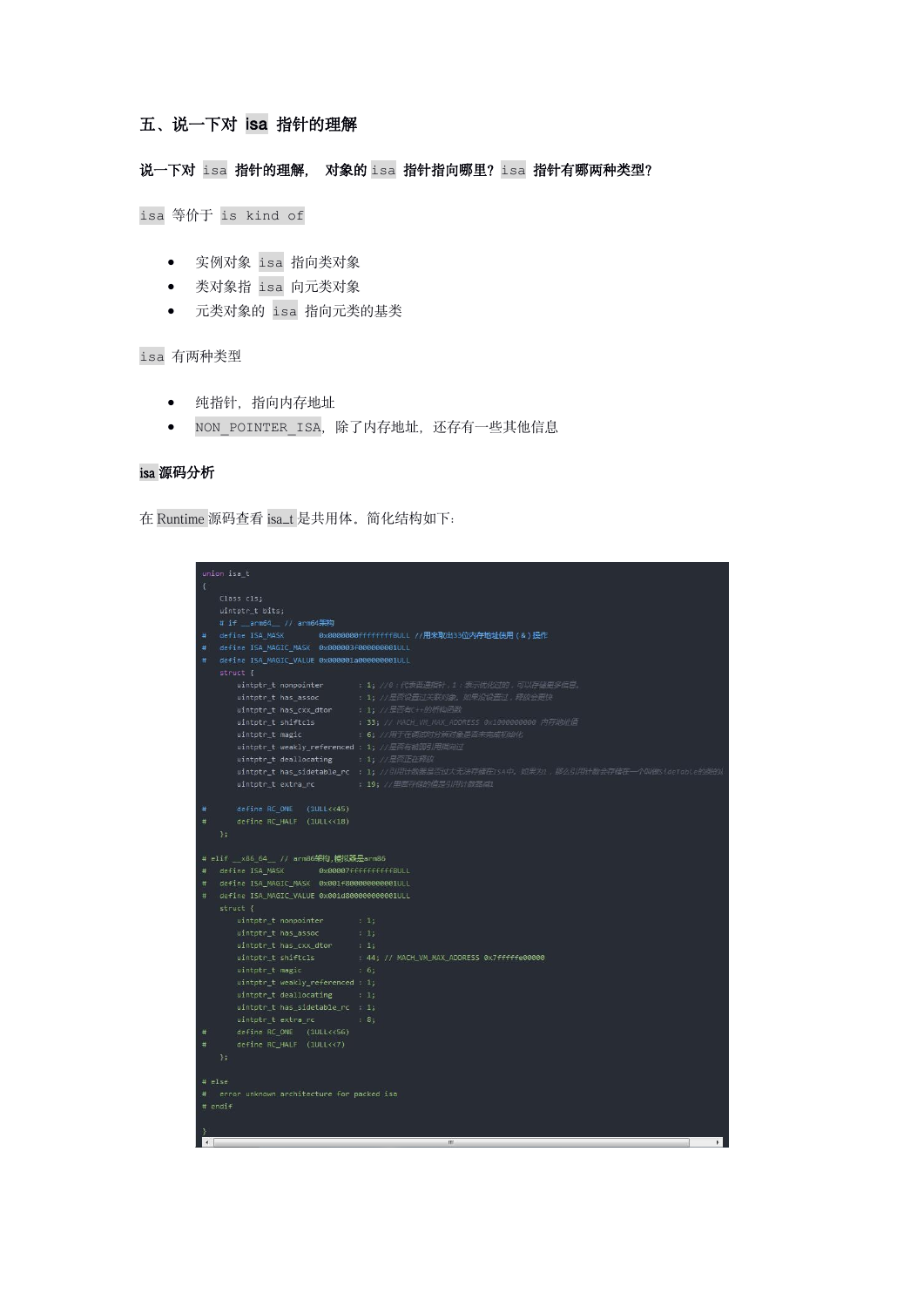# 六、说一下 Runtime 的方法缓存?存储的形式、数据结构以及查找的过程?

cache t 增量扩展的哈希表结构。哈希表内部存储的 bucket t.

bucket\_t 中存储的是 SEL 和 IMP 的键值对。

- 如果是有序方法列表,采用二分查找
- 如果是无序方法列表,直接遍历查找

cache\_t 结构体



散列表查找过程,在 objc-cache.mm 文件中



上面是查询散列表函数,其中cache\_hash(k, m)是静态内联方法,将传入的key和mask进行&操作返回uint32\_t 索引值。do-while 循环查找过程,当发生冲突 cache\_next 方法将索引值减 1。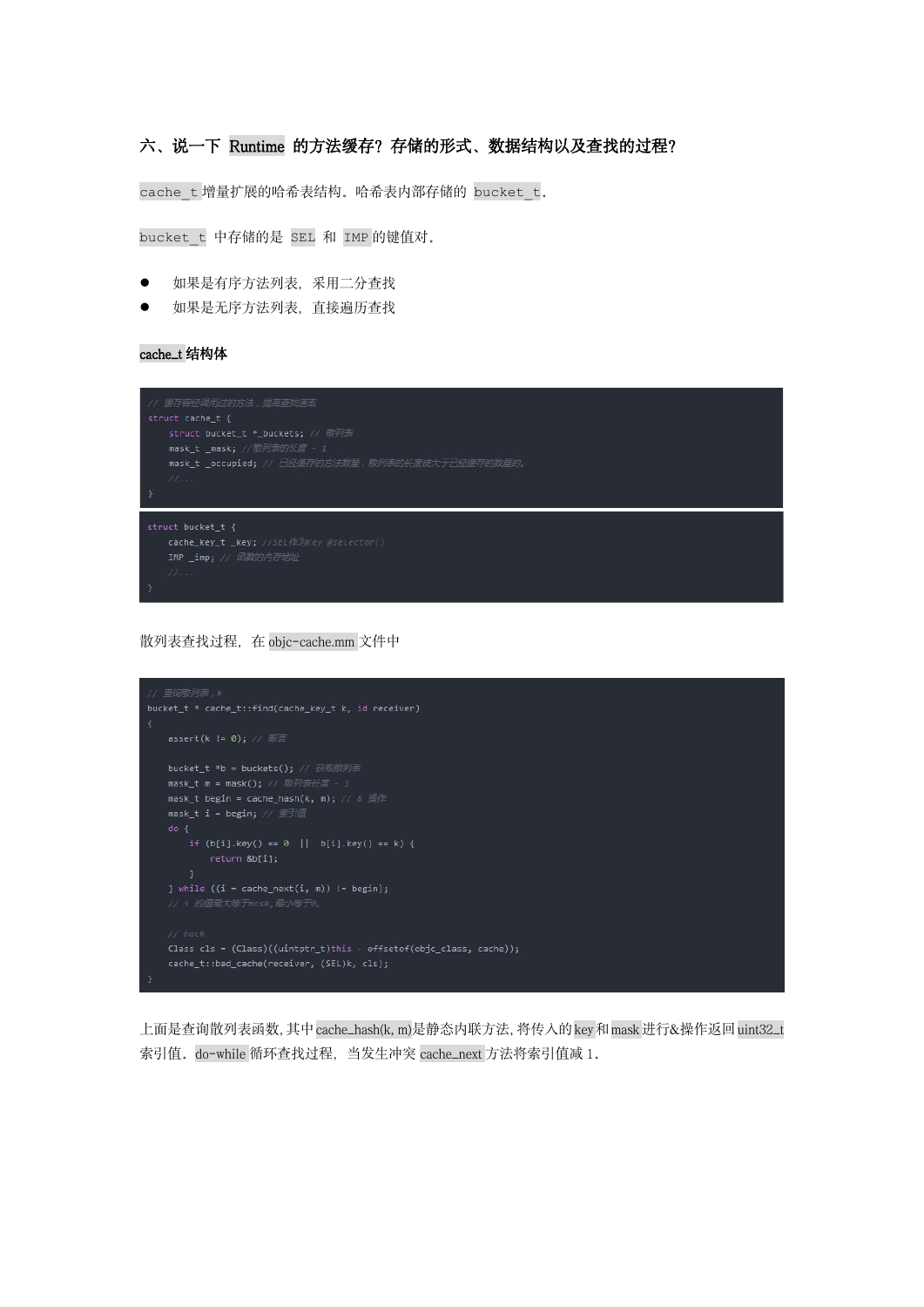# 七、使用 runtime Associate 方法关联的对象, 需要在主对象 dealloc 的时候释放么?

无论在 MRC 下还是 ARC 下均不需要, 被关联的对象在生命周期内要比对象本身释放的晚很多, 它们会在 被 NSObject -dealloc 调用的 object\_dispose()方法中释放。

### **详解: with the contract of the contract of the contract of the contract of the contract of the contract of the c**



# 八、实例对象的数据结构?

具体可以参看 Runtime 源代码, 在文件 objc-private.h 的第 127-232 行。



本质上 objc\_object 的私有属性只有一个 isa 指针。指向 类对象 的内存地址。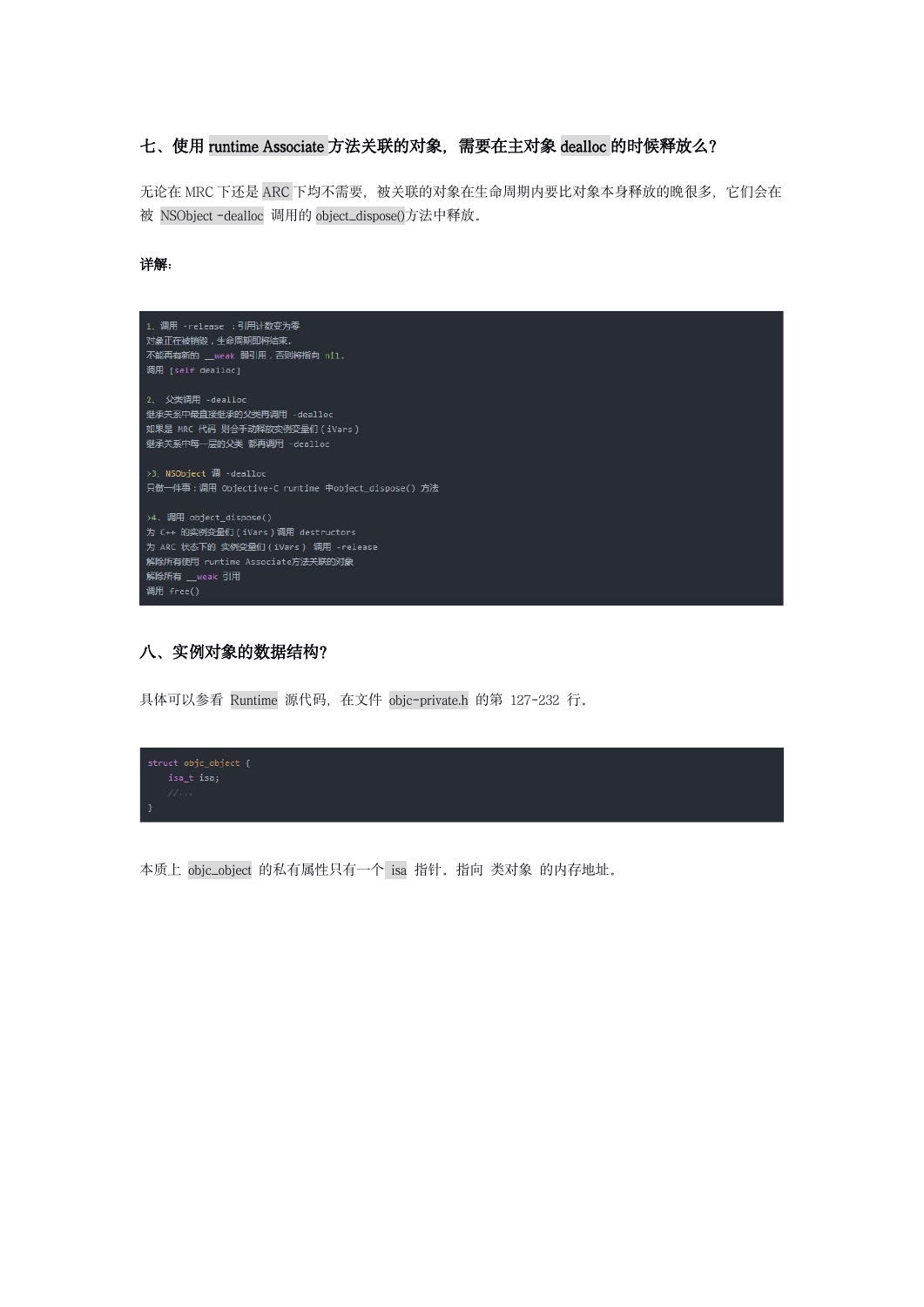# 九、什么是 method swizzling (俗称黑魔法)

简单说就是进行方法交换

在 Objective-C 中调用一个方法,其实是向一个对象发送消息,查找消息的唯一依据是 selector 的名字。 利用 Objective-C 的动态特性, 可以实现在运行时偷换 selector 对应的方法实现, 达到给方法挂钩的目的。 每个类都有一个方法列表,存放着方法的名字和方法实现的映射关系,selector 的本质其实就是方法名,IMP 有点类似函数指针,指向具体的 Method 实现, 通过 selector 就可以找到对应的 IMP。 换方法的几种实现方式

- 利用 method\_exchangeImplementations 交换两个方法的实现
- 利用 class\_replaceMethod 替换方法的实现
- 利用 method\_setImplementation 来直接设置某个方法的 IMP



# 十、什么时候会报 unrecognized selector 的异常?

objc 在向一个对象发送消息时, runtime 库会根据对象的 isa 指针找到该对象实际所属的类, 然后在该类中 的方法列表以及其父类方法列表中寻找方法运行,如果,在最顶层的父类中依然找不到相应的方法时,会 进入消息转发阶段,如果消息三次转发流程仍未实现,则程序在运行时会挂掉并抛出异常 unrecognized selector sent to XXX 。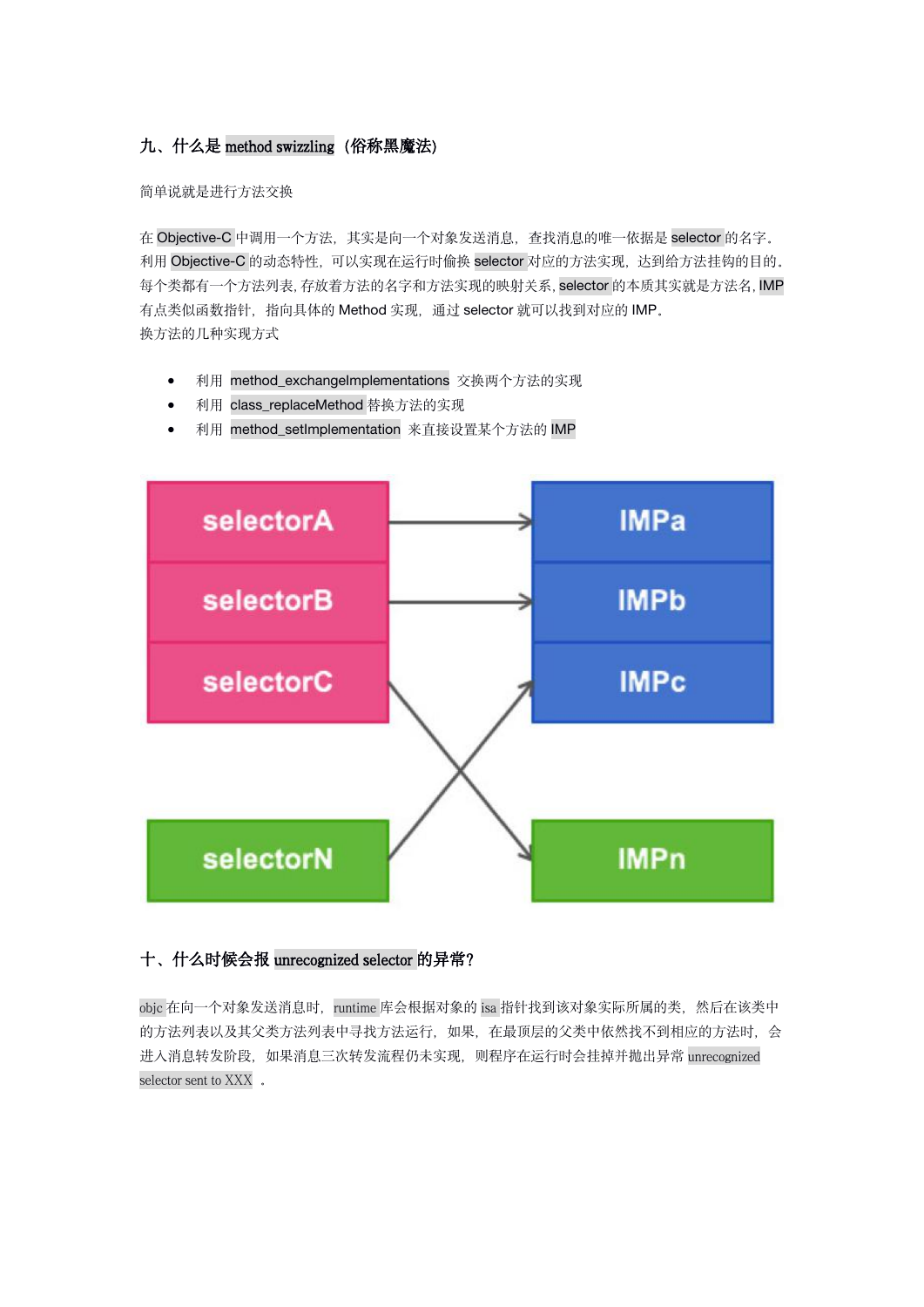# 十一、如何给 Category 添加属性?关联对象以什么形式进行存储?

查看的是 关联对象 的知识点。

详细的说一下 关联对象。

关联对象 以哈希表的格式,存储在一个全局的单例中。



# 十二、能否向编译后得到的类中增加实例变量?能否向运行时创建的类中添加实例变量? 为什么?

不能向编译后得到的类中增加实例变量;

能向运行时创建的类中添加实例变量;

1.因为编译后的类已经注册在 runtime 中,类结构体中的 objc\_ivar\_list 实例变量的链表和 instance\_size 实例变量的内存大小已经确定,同时 runtime 会调用 class\_setvarlayout 或 class\_setWeaklvarLayout 来 处理 strong weak 引用.所以不能向存在的类中添加实例变量。

2.运行时创建的类是可以添加实例变量,调用 class\_addlvar 函数. 但是的在调用 objc\_allocateClassPair 之后, objc\_registerClassPair 之前,原因同上.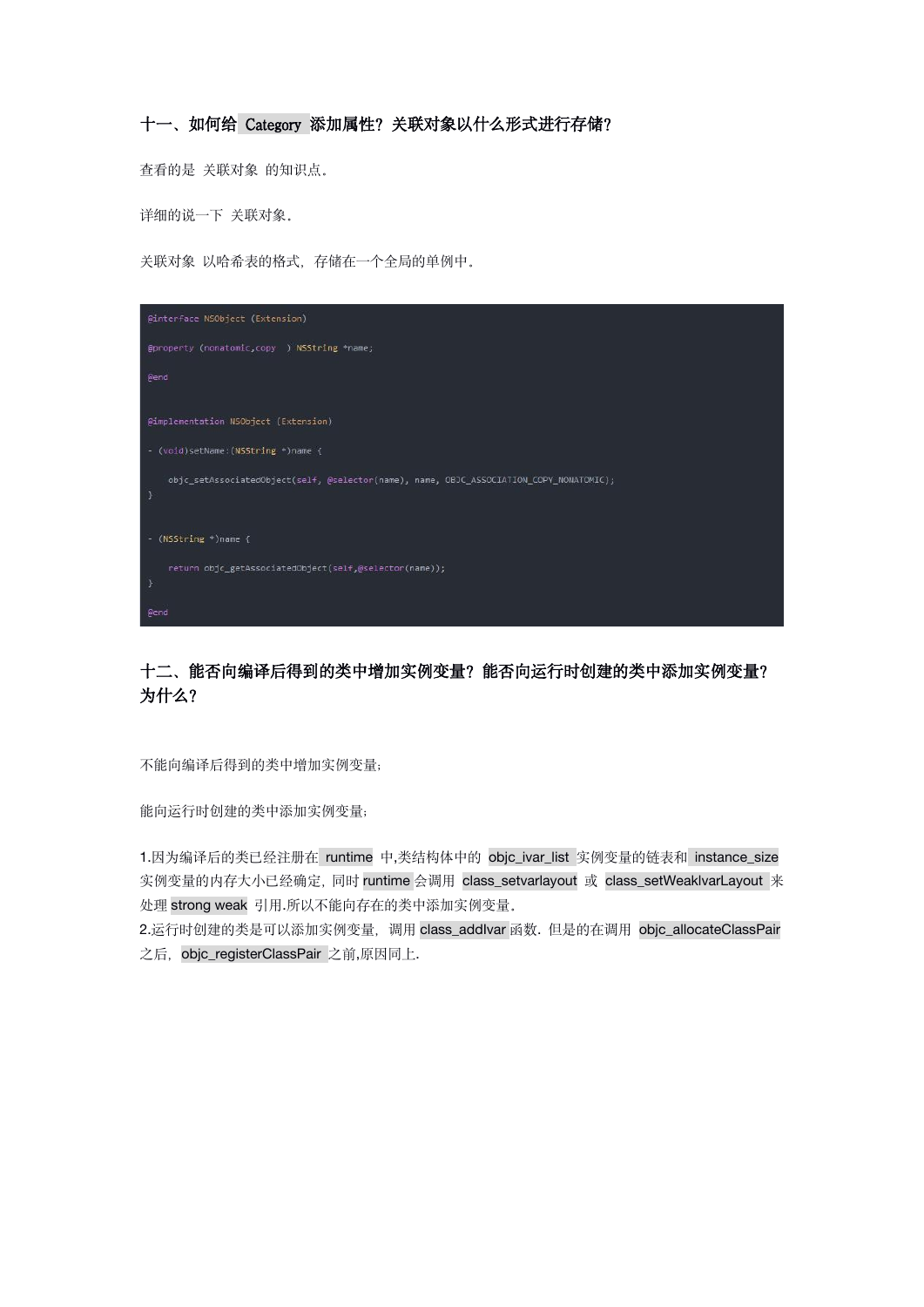# 十三、类对象的数据结构?

具体可以参看 Runtime 源代码。

类对象就是 objc\_class。



它的结构相对丰富一些。继承自 objc\_object 结构体,所以包含 isa 指针

- isa:指向元类
- superClass: 指向父类
- Cache: 方法的缓存列表
- data: 顾名思义,就是数据。是一个被封装好的 class\_rw\_t 。

### 十四、runtime 如何通过 selector 找到对应的 IMP 地址?

每一个类对象中都一个方法列表,方法列表中记录着方法的名称,方法实现,以及参数类型,其实 selector 本质 就是方法名称,通过这个方法名称就可以在方法列表中找到对应的方法实现.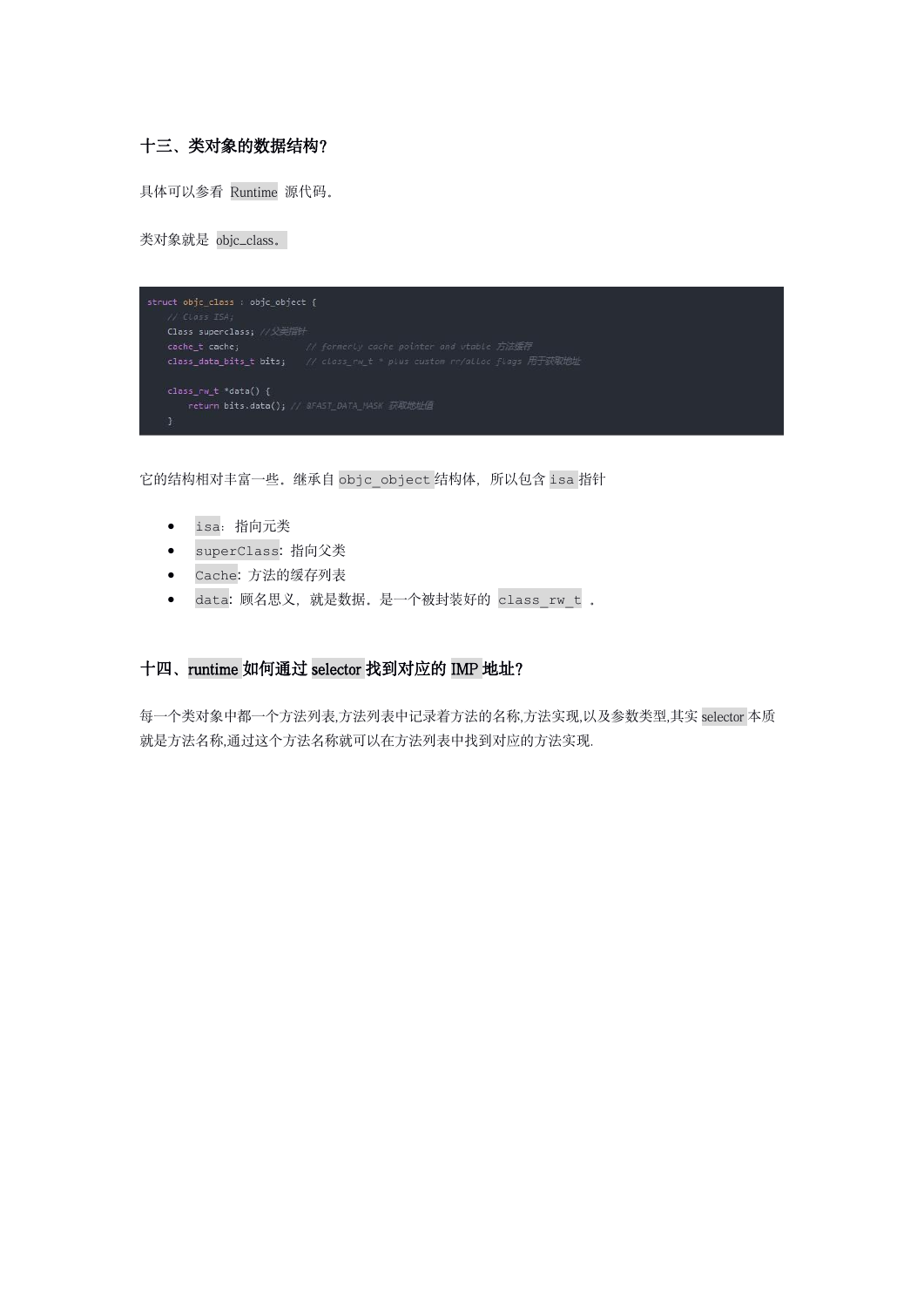#### 十五、runtime 如何实现 weak 变量的自动置 nil? 知道 SideTable 吗?

runtime 对注册的类会进行布局,对于 weak 修饰的对象会放入一个 hash 表中。 用 weak 指向的对象内 存地址作为 key, 当此对象的引用计数为 0 的时候会 dealloc, 假如 weak 指向的对象内存地址是 a, 那么就 会以 a 为键, 在这个 weak 表中搜索, 找到所有以 a 为键的 weak 对象, 从而设置为 nil.

#### 更细一点的回答:

1.初始化时: runtime 会调用 objc\_initWeak 函数, 初始化一个新的 weak 指针指向对象的地址。 2.添加引用时:objc\_initWeak 函数会调用 objc\_storeWeak() 函数, objc\_storeWeak()的作用是更新指针指向, 创建对应的弱引用表。

3.释放时,调用 clearDeallocating 函数。clearDeallocating 函数首先根据对象地址获取所有 weak 指针地址的数 组, 然后遍历这个数组把其中的数据设为 nil, 最后把这个 entry 从 weak 表中删除, 最后清理对象的记录。

SideTable 结构体是负责管理类的引用计数表和 weak 表,

详解:参考自《Objective-C 高级编程》一书

#### 1.初始化时: runtime 会调用 objc\_initWeak 函数, 初始化一个新的 weak 指针指向对象的地址。



当我们初始化一个 weak 变量时, runtime 会调用 NSObject.mm 中的 objc\_initWeak 函数。

```
objc_destroyWeak(&obj1);
```
通过 objc\_initWeak 函数初始化"附有 weak 修饰符的变量 (obj1)", 在变量作用域结束时通过 objc\_destoryWeak 函数释放该变量(obj1)。

# 2. 添加引用时: objc\_initWeak 函数会调用 objc\_storeWeak() 函数, objc\_storeWeak()的作用是更新指针指 向,创建对应的弱引用表。

objc\_initWeak 函数将"附有 weak 修饰符的变量(obj1)"初始化为 0(nil)后,会将"赋值对象"(obj) 作为参数, 调用 objc\_storeWeak 函数。

 $obj1 = 0;$  $obj\_storeWeak(\&obj1, obj);$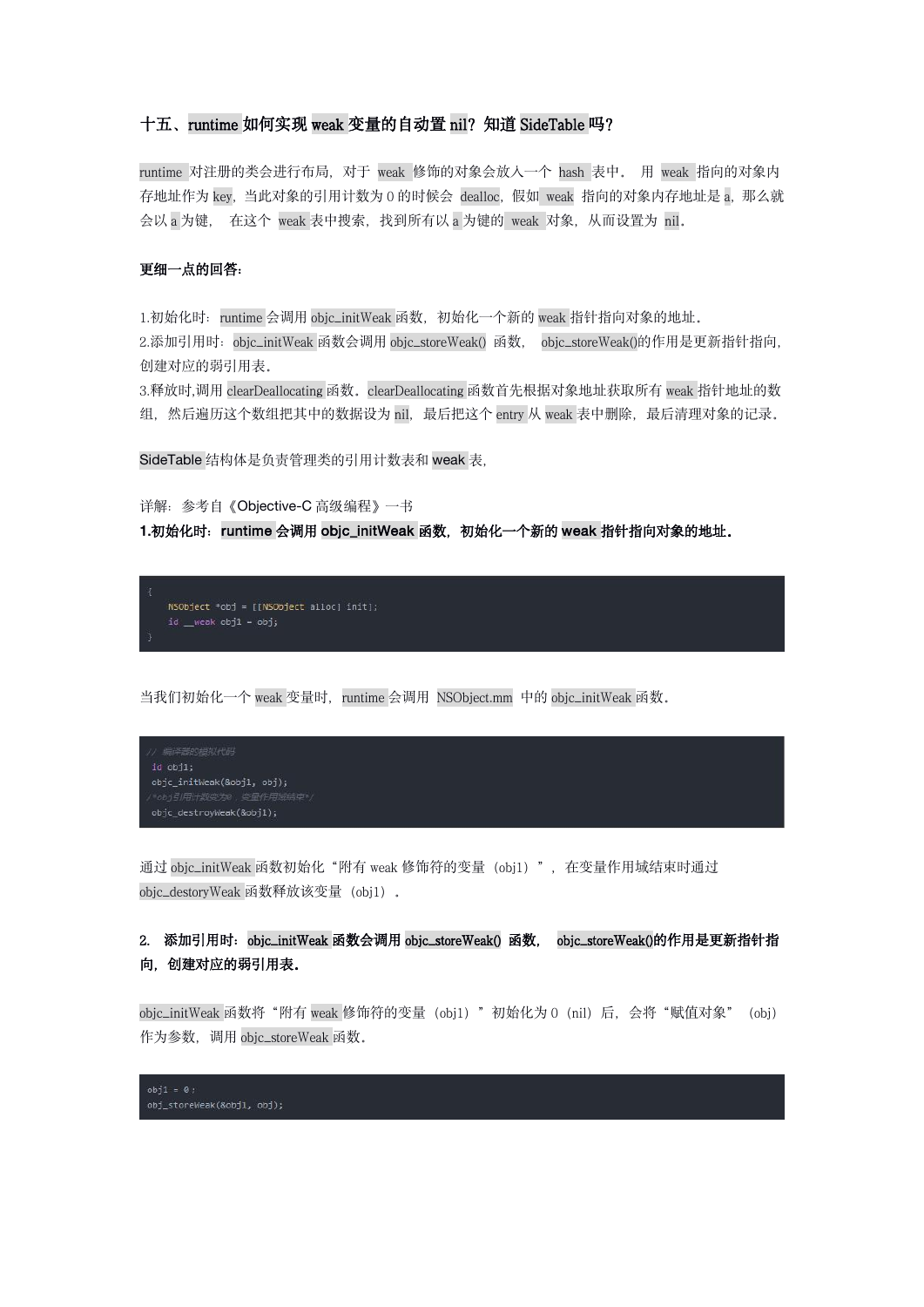#### 也就是说:

weak 修饰的指针默认值是 nil (在 Objective-C 中向 nil 发送消息是安全的)

然后 obj\_destroyWeak 函数将 0 (nil) 作为参数, 调用 objc\_storeWeak 函数。

前面的源代码与下列源代码相同。



objc\_storeWeak 函数把第二个参数的赋值对象 (obj) 的内存地址作为键值, 将第一个参数\_\_weak 修饰的 属性变量(obj1)的内存地址注册到 weak 表中。如果第二个参数(obj)为 0(nil), 那么把变量(obj1) 的地址从 weak 表中删除。

由于一个对象可同时赋值给多个附有\_\_weak 修饰符的变量中, 所以对于一个键值, 可注册多个变量的地址。

可以把 objc\_storeWeak(&a, b)理解为: objc\_storeWeak(value, key), 并且当 key 变 nil, 将 value 置 nil。 在 b 非 nil 时,a 和 b 指向同一个内存地址,在 b 变 nil 时,a 变 nil。此时向 a 发送消息不会崩溃:在 Objective-C 中向 nil 发送消息是安全的。

# 3. 释放时,调用 clearDeallocating 函数。clearDeallocating 函数首先根据对象地址获取所有 weak 指针地址的 数组,然后遍历这个数组把其中的数据设为 nil,最后把这个 entry 从 weak 表中删除,最后清理对象的记录。

当 weak 引用指向的对象被释放时,又是如何去处理 weak 指针的呢?当释放对象时,其基本流程如下:

1.调用 objc\_release 2.因为对象的引用计数为 0, 所以执行 dealloc 3.在 dealloc 中,调用了\_objc\_rootDealloc 函数 4.在\_objc\_rootDealloc 中,调用了 object\_dispose 函数 5.调用 objc\_destructInstance 6.最后调用 objc\_clear\_deallocating

对象被释放时调用的 objc\_clear\_deallocating 函数:

1.从 weak 表中获取废弃对象的地址为键值的记录 2.将包含在记录中的所有附有 weak 修饰符变量的地址, 赋值为 nil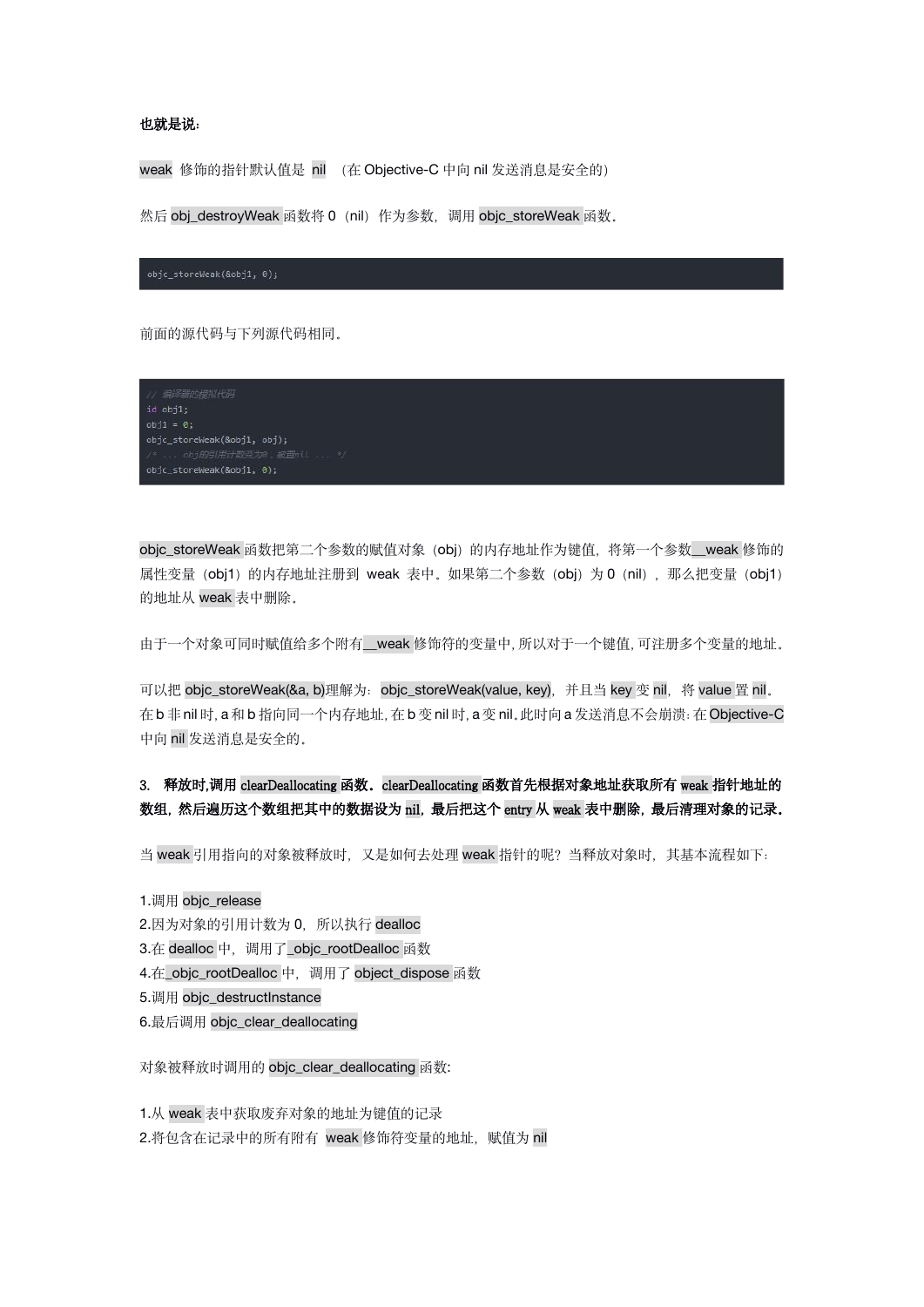3.将 weak 表中该记录删除 4.从引用计数表中删除废弃对象的地址为键值的记录

#### 总结:

其实 Weak 表是一个 hash (哈希)表, Key 是 weak 所指对象的地址, Value 是 weak 指针的地址 (这个 地址的值是所指对象指针的地址)数组。

### 十六、objc 中向一个 nil 对象发送消息将会发生什么?

如果向一个 nil 对象发送消息, 首先在寻找对象的 isa 指针时就是 0 地址返回了, 所以不会出现任何错误。 也不会崩溃。

#### 详解:

如果一个方法返回值是一个对象, 那么发送给 nil 的消息将返回 O(nil);

如果方法返回值为指针类型, 其指针大小为小于或者等于 sizeof(void\*), float, double, long double 或 者 long long 的整型标量, 发送给 nil 的消息将返回 0;

如果方法返回值为结构体,发送给 nil 的消息将返回 0。结构体中各个字段的值将都是 0;

如果方法的返回值不是上述提到的几种情况,那么发送给 nil 的消息的返回值将是未定义的。

### 十七、objc 在向一个对象发送消息时,发生了什么?

objc 在向一个对象发送消息时, runtime 会根据对象的 isa 指针找到该对象实际所属的类, 然后在该类中的 方法列表以及其父类方法列表中寻找方法运行,如果一直到根类还没找到,转向拦截调用,走消息转发机 制, 一旦找到, 就去执行它的实现 IMP.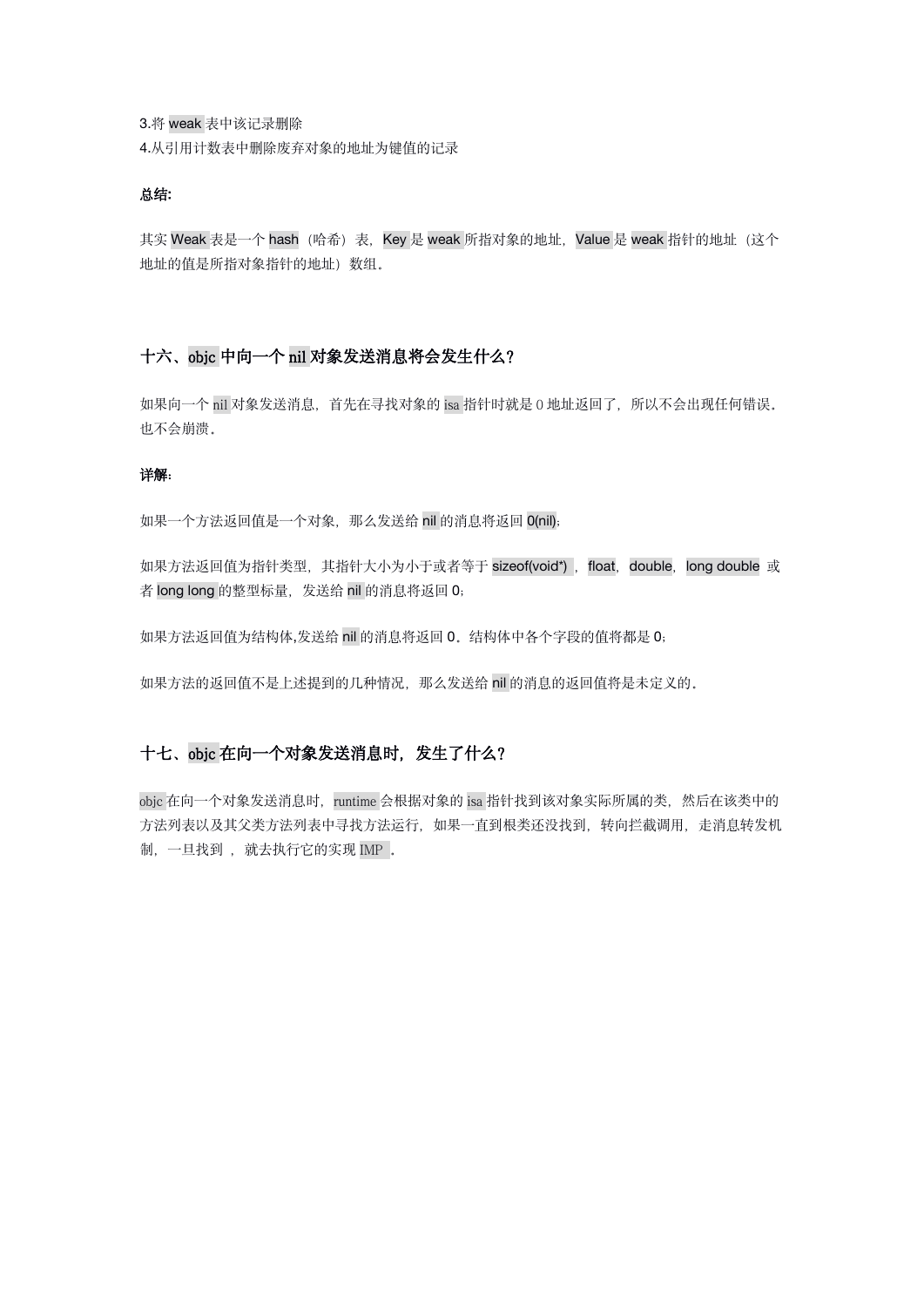### 十八、isKindOfClass 与 isMemberOfClass

下面代码输出什么?

| @interface Sark : NSObject<br><b>Dend</b>                            |
|----------------------------------------------------------------------|
|                                                                      |
| @implementation Sark                                                 |
| dend                                                                 |
| int main(int argc, const char * argy[]) {                            |
| @autoreleasepool {                                                   |
| BOOL res1 = [(id)[NSObject class] isKindOfClass:[NSObject class]];   |
| BOOL res2 = [(id)[NSObject class] isMemberOfClass:[NSObject class]]; |
| BOOL res3 = [(id) [Sark class] isKindOfClass: [Sark class]];         |
| BOOL res4 = [(id)[Sark class] isMemberOfClass:[Sark class]];         |
| NSLog(@"%d %d %d %d", res1, res2, res3, res4);                       |
| ł.                                                                   |
| return 0;                                                            |
|                                                                      |

答案:1000

#### **详解: with the contract of the contract of the contract of the contract of the contract of the contract of the c**

在 isKindOfClass 中有一个循环, 先判断 class 是否等于 meta class, 不等就继续循环判断是否等于 meta class 的 super class, 不等再继续取 super class, 如此循环下去。

[NSObject class]执行完之后调用 isKindOfClass,第一次判断先判断 NSObject 和 NSObject 的 meta class 是否相等,之前讲到 meta class 的时候放了一张很详细的图, 从图上我们也可以看出, NSObject 的 meta class 与本身不等。接着第二次循环判断 NSObject 与 meta class 的 superclass 是否相等。还是从那张图 上面我们可以看到: Root class(meta) 的 superclass 就是 Root class(class), 也就是 NSObject 本身。所以第二次循环相等, 于是第一行 res1 输出应该为 YES.

同理, [Sark class]执行完之后调用 isKindOfClass, 第一次 for 循环, Sark 的 Meta Class 与[Sark class] 不等, 第二次 for 循环, Sark Meta Class 的 super class 指向的是 NSObject Meta Class, 和 Sark Class 不相等。第三次 for 循环, NSObject Meta Class 的 super class 指向的是 NSObject Class, 和 Sark Class 不相等。第四次循环, NSObject Class 的 super class 指向 nil, 和 Sark Class 不相等。第四次循环之 后, 退出循环, 所以第三行的 res3 输出为 NO.

isMemberOfClass 的源码实现是拿到自己的 isa 指针和自己比较, 是否相等。

第二行 isa 指向 NSObject 的 Meta Class, 所以和 NSObject Class 不相等。第四行, isa 指向 Sark 的 Meta Class, 和 Sark Class 也不等, 所以第二行 res2 和第四行 res4 都输出 NO。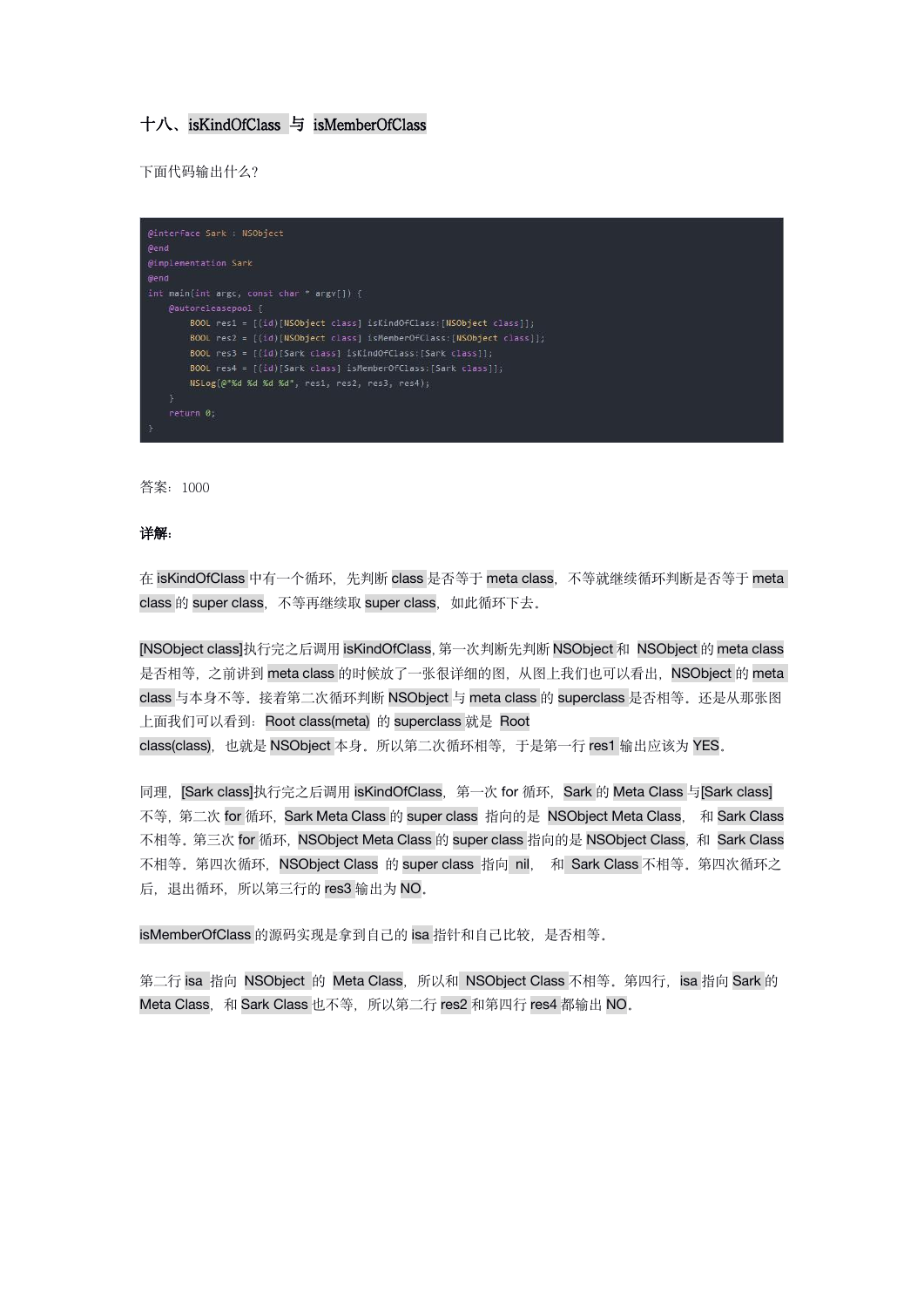### 十九、Category 在编译过后,是在什么时机与原有的类合并到一起的?

- 1. 程序启动后, 通过编译之后, Runtime 会进行初始化, 调用 objc\_init.
- 2. 然后会 map images.
- 3. 接下来调用 map\_images\_nolock.
- 4. 再然后就是 read images, 这个方法会读取所有的类的相关信息。
- 5. 最后是调用 reMethodizeClass:,这个方法是重新方法化的意思。
- 6. 在 reMethodizeClass: 方法内部会调用 attachCategories:, 这个方法会传人 Class 和 Category, 会将方法列表, 协议列表等与原有的类合并。最后加入到 class\_rw\_t 结构体 中。

#### 二十、Category 有哪些用途?

- 给系统类添加方法、属性(需要关联对象)。
- 对某个类大量的方法,可以实现按照不同的名称归类。

### 二十一、Category 的实现原理?

被添加在了 class\_rw\_t 的对应结构里。

Category 实际上是 Category\_t 的结构体, 在运行时, 新添加的方法, 都被以倒序插入到原有方法列 表的最前面,所以不同的 Category,添加了同一个方法,执行的实际上是最后一个。

拿方法列表举例,实际上是一个二维的数组。

Category 如果翻看源码的话就会知道实际上是一个 \_catrgory\_t 的结构体。

--

例如我们在程序中写了一个 Nsobject+Tools 的分类,那么被编译为 C++ 之后,实际上是:

| static struct _catrgory_t _OBJC_\$_CATEGORY_NSObject_\$_Tools __attribute__((used,section),("__DATA,__objc__const")) |  |
|----------------------------------------------------------------------------------------------------------------------|--|
|                                                                                                                      |  |
| $//$ name                                                                                                            |  |
| // class                                                                                                             |  |
| // instance method List                                                                                              |  |
| // class method List                                                                                                 |  |
| // protocol list                                                                                                     |  |
| // properties                                                                                                        |  |
|                                                                                                                      |  |

Category 在刚刚编译完的时候,和原来的类是分开的,只有在程序运行起来后,通过 Runtime , Category 和原来的类才会合并到一起。

mememove,memcpy:这俩方法是位移、复制,简单理解就是原有的方法移动到最后,根根新开辟的控件, 把前面的位置留给分类,然后分类中的方法,按照倒序依次插入,可以得出的结论就就是,越晚参与编译 的分类,里面的方法才是生效的那个。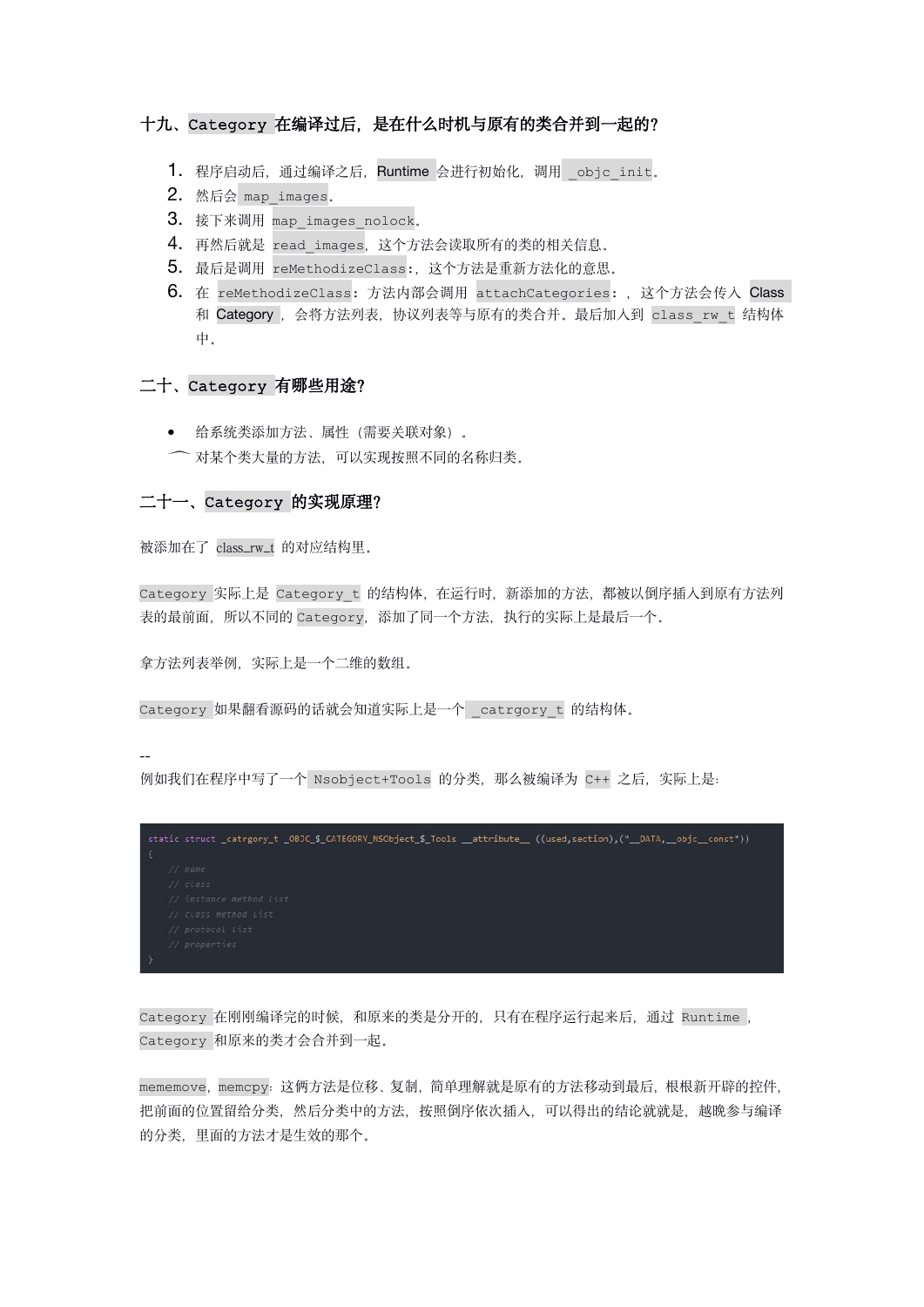## 二十二、\_objc\_msgForward 函数是做什么的,直接调用它将会发生什么?

\_objc\_msgForward 是 IMP 类型,用于消息转发的:当向一个对象发送一条消息,但它并没有实现的时候, \_objc\_msgForward 会尝试做消息转发。

详解:\_objc\_msgForward 在进行消息转发的过程中会涉及以下这几个方法:

- 1. List itemresolveInstanceMethod:方法 (或 resolveClassMethod:)。
- 2. List itemforwardingTargetForSelector:方法
- 3. List itemmethodSignatureForSelector:方法
- 4. List itemforwardInvocation:方法
- 5. List itemdoesNotRecognizeSelector: 方法

具体请见: 请看 Runtime 在工作中的运用 第三章 Runtime 方法调用流程;

## 二十三、[self class] 与 [super class]

下面的代码输出什么?



NSStringFromClass([self class]) = Son NSStringFromClass([super class]) = Son

详解:这个题目主要是考察关于 Objective-C 中对 self 和 super 的理解。

self 是类的隐藏参数, 指向当前调用方法的这个类的实例;

super 本质是一个编译器标示符, 和 self 是指向的同一个消息接受者。不同点在于: super 会告诉编译器, 当调用方法时,去调用父类的方法,而不是本类中的方法。

当使用 self 调用方法时,会从当前类的方法列表中开始找,如果没有,就从父类中再找;而当使用 super 时, 则从父类的方法列表中开始找。然后调用父类的这个方法。

在调用[super class]的时候, runtime 会去调用 objc\_msgSendSuper 方法,而不是 objc\_msgSend;